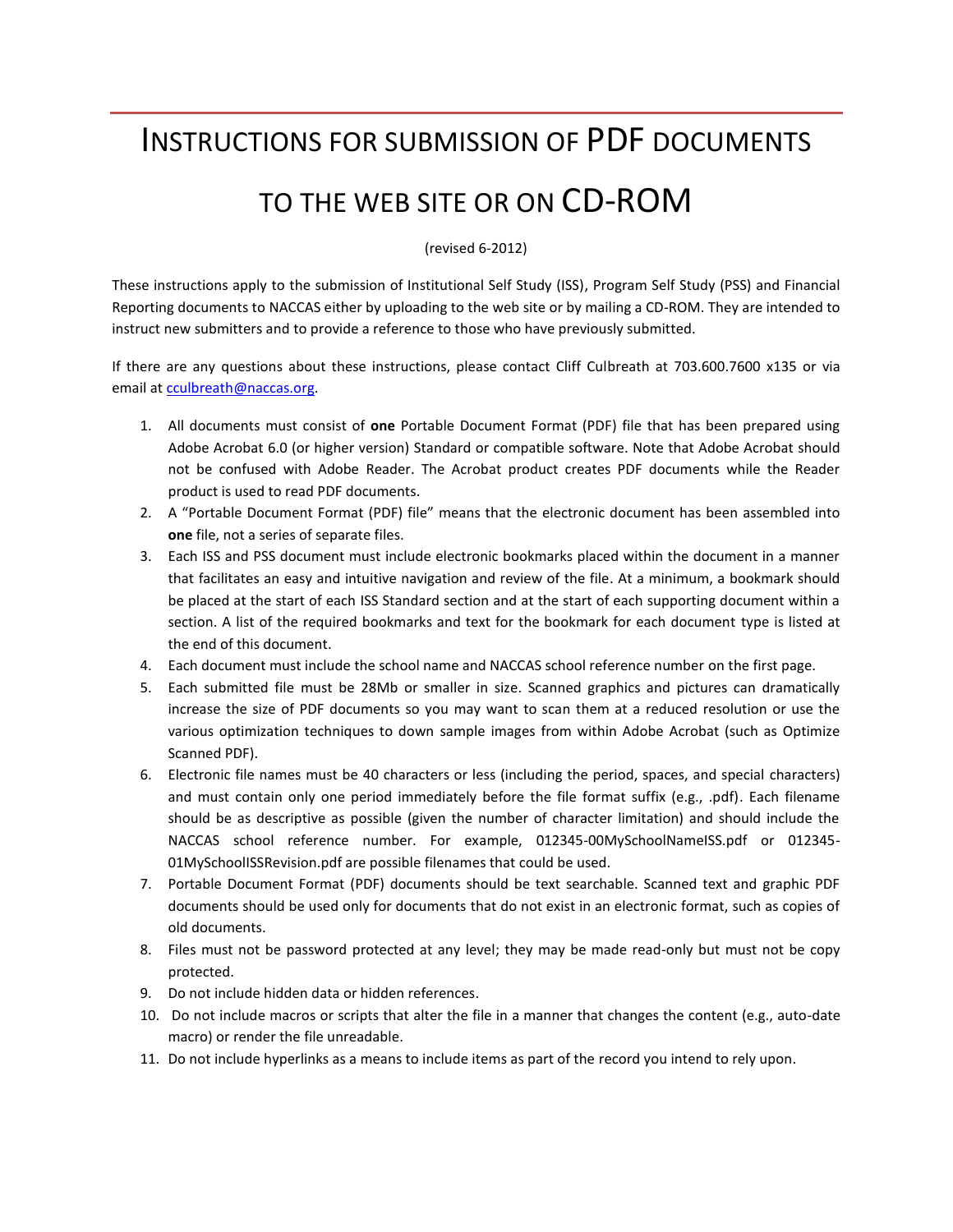- 12. Do not encrypt files. The NACCAS web site uses the Hypertext Transfer Protocol Secure (HTTPS) to provide encrypted and secure communications of data and files. However, we do allow for an exception to this rule for the submission of any Financial Reporting documents. In the event you choose to add another layer of security, please make sure you email any access instructions or passwords to Eric Hurst [\(ehurst@naccas.org\)](mailto:ehurst@naccas.org).
- 13. Use page headers and footers as appropriate.
- 14. For security reasons submitted files must not contain viruses; spyware; calls to external sources; macros or scripts referencing information not included in the submission; or scripts of any type referencing locations external to the document. Infected files will be deleted.
- 15. If the document contains personal or confidential information that is not required for review (e.g. social security numbers or dates of birth), that confidential information must be removed or redacted.
- 16. Failure to follow these instructions will result in the submission being marked as "unacceptable" and this could constitute a "non-submission" of that document and could result in the assessment of late fees. You will be notified via email if any documents are unacceptable.
- 17. Please submit documents well in advance of any deadlines. You will receive an email acknowledging receipt of your uploaded document if the upload process was successful. Note that successful uploading of a document does not constitute acceptance of the document if the document is not in the proper format or does not contain all the required information.
- 18. If submitting a CD-ROM, please submit it well in advance of any deadlines and send it to NACAAS via traceable means (FedEx, UPS). Your return receipt or tracking number notification will be the only notice that you will receive to confirm that the CD-ROM was delivered to the NACCAS office as no email notification will be sent. Successful receipt of the document on CD-ROM at the NACCAS office does not constitute acceptance of the document if the document is not in the proper format or does not contain all the required information.
- 19. Once the documents have been reviewed, you will receive an email as to the document status (accepted or not) and any issues that need to be addressed.

### **Required bookmarks and bookmark text is on the next two pages**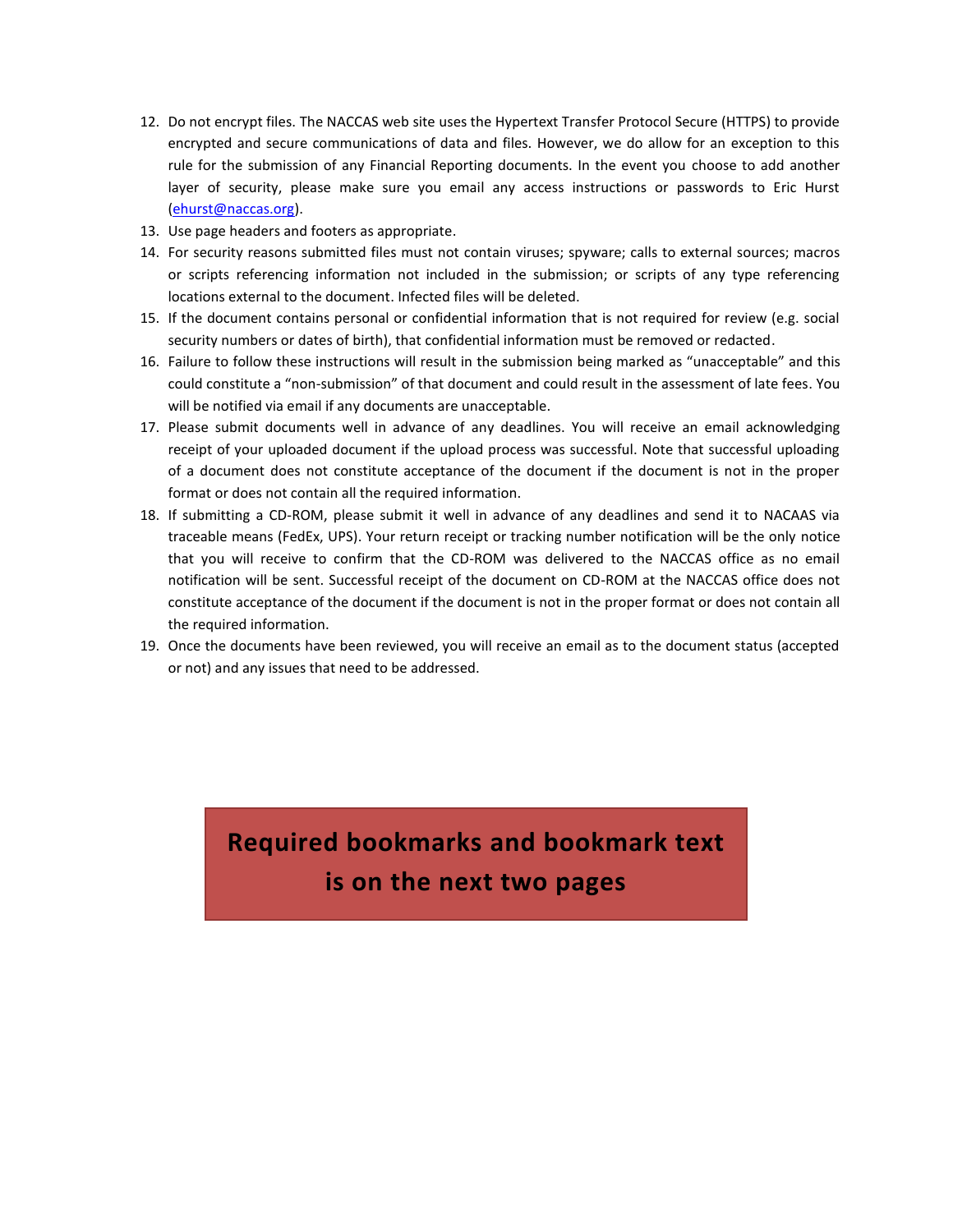### MINIMUM REQUIRED BOOKMARKS AND BOOKMARK

# TEXT FOR INSTITUTIONAL SELF STUDY DOCUMENTS

- "Appendix #5C: Standard I"
- "Appendix #5C: Standard II"
	- o "Exhibit II.1 instructor licenses"
	- o "Exhibit II.8 continuing education documentation"
	- o "Exhibit II.10 instructor evaluation form"
- "Appendix #5C: Standard III"
	- o "Exhibit III.1 institution's license"
	- o "Exhibit III.10 advertising"
	- o "Exhibit III.14 FERPA forms"
- "Appendix #5C: Standard IV"
	- o "Exhibit IV.3 Catalog & Checklist"
	- o "Exhibit IV.7 Enrollment Agreement & Checklist"
- "Appendix #5C: Standard V"
- "Appendix #5C: Standard VI"
	- o "Exhibit VI.4 program outlines"
	- o "Exhibit VI.9 schedule for first phase of study"
	- o "Exhibit VI.12 lesson objectives & evaluations"
- "Appendix #5C: Standard VII"
	- o "Exhibit VII.4 Refund Policy & Checklist"
	- o "Exhibit VII.8 Extra Instructional Charges"
	- o "Exhibit VII.9 resumes for accounting staff"
	- o "Exhibit VII.10 resumes for financial aid staff"
- "Appendix #5C: Standard VIII"
	- o "Exhibit VIII.8 photograph of exterior sign"
- "Appendix #5C: Standard IX"
	- o "Exhibit IX.2 examples of written criteria"
	- o "Exhibit IX.3 progress report"
	- o "Exhibit IX.5 Satisfactory Progress Policy & Checklist"
	- o "Exhibit IX.6 satisfactory progress evaluation form"
- "Appendix #5C: Standard X"